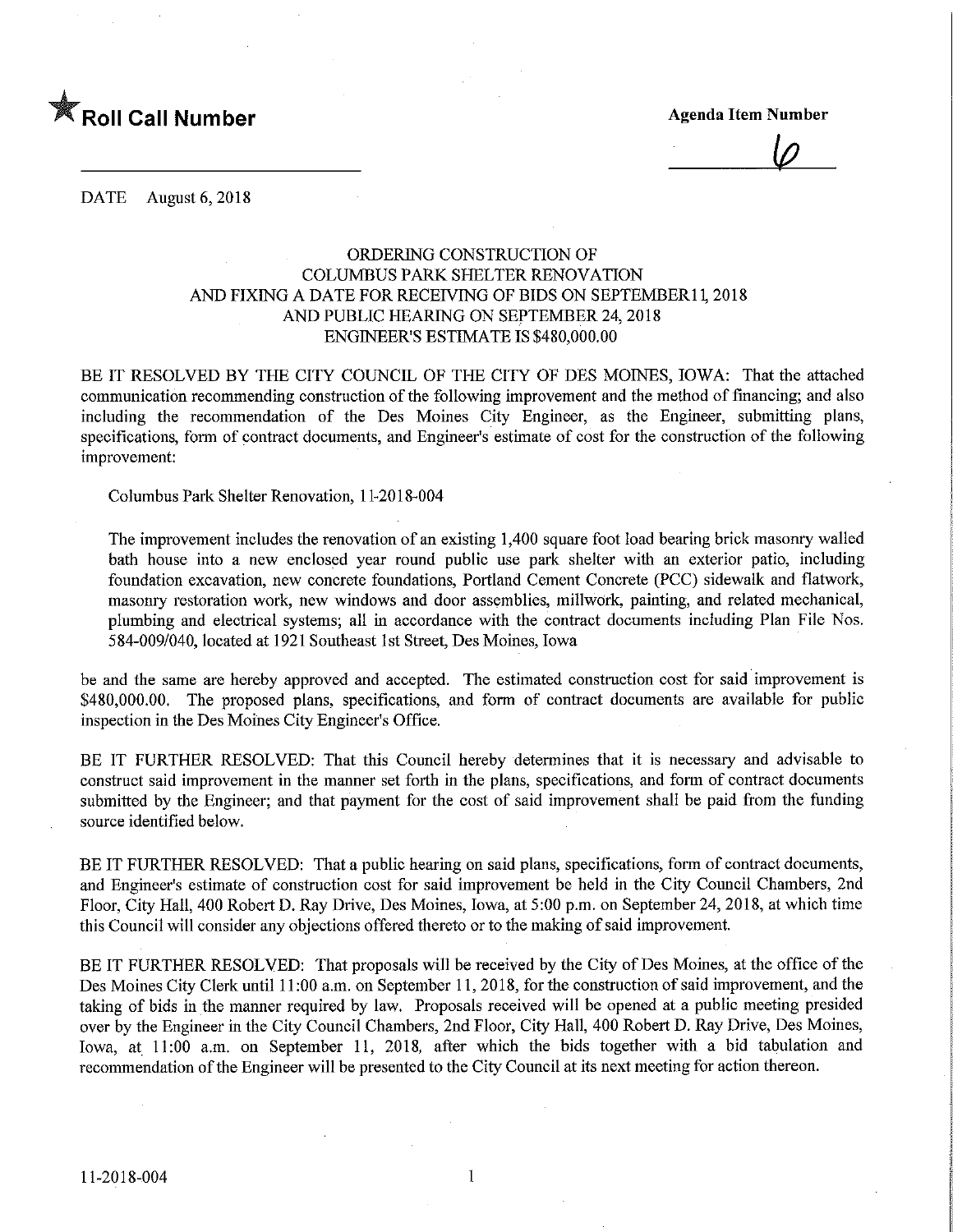**The Call Number Agents of the Call Number Agents Agents Agents Agents Agents Agents Agents Agents Agents Agents Agents Agents Agents Agents Agents Agents Agents Agents Agents Agents Agents Agents Agents Agents Agents Agen** 

 $\overline{\varphi}$ 

DATE August 6, 2018

BE IT FURTHER RESOLVED: That an appropriate Notice to Bidders for said improvement be posted, and Notice of Public Hearing for said improvement be published in the Des Moines Register, all as provided and directed by Chapter 26 and/or 314, Code of Iowa.

(City Council Communication Number  $\sqrt{8.403}$  attached.)

Moved by to adopt.

FUNDS AVAILABLE

Des Moines Finance Director

Robert L. Fagen

FORM APPROVED:

Verillon Vanily Last b <u>Hacker Vanis from by</u>

Kathleen Vanderpool Deputy City Attorney

51.4unding Source: 2018- 2019 CIP, Page Parks - 9, Park Building Improvemetns, PK143, G. 0. Bonds

| APPROVED |
|----------|
|          |
|          |

I, Diane Rauh, City Clerk of said City Council, hereby certify that at a meeting of the City Council, held on the above date, among other proceedings the above was adopted.

IN WITNESS WHEREOF, I have hereunto set my hand and affixed my seal the day and year first above written.

Mayor

 $\overline{2}$